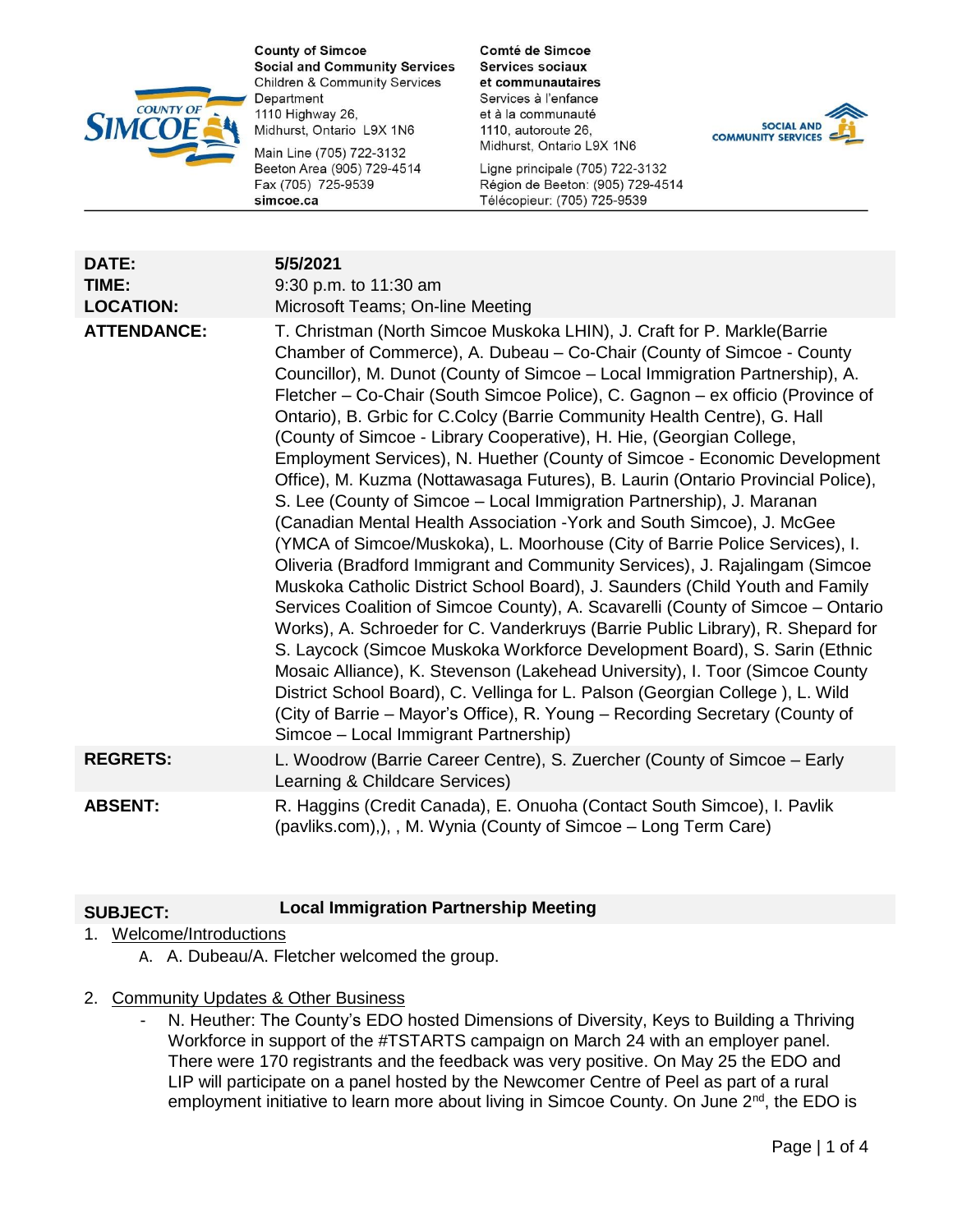hosting a virtual job fair that will include a panel for connecting internationally trained professionals.

- H. Hie: JFCI has two new staff members and is continuing to work with clients virtually. The OSLT is offering the Professional Managers course in the fall. S. Lee recognized M. Arbour for her great work with the JFCI.
- J. McGee: YMCA of SM is developing new pre-employment training and support for newcomers including: the Power of Trades through the Ottawa YMCA; and, a long-term care assistant training. The courses area part-time at 20 per week and requires Conestoga English Level 5.
- I. Olivera: BICS continues of offer settlement support and language services online. BICS is actively engaged in distributing vaccine information in various languages to the community to overcome vaccine hesitancy and encourage vaccination.
- 3. Approval of Minutes February 3, 2021 MOTION to accept the minutes as provided. 1<sup>st</sup> H. Hie; 2<sup>nd</sup> A. Scavarelli; ALL IN FAVOUR. Motion Carried
- 4. Approval of Partnership Council Terms of Reference MOTION to accept the Terms of Reference (April 2021) as provided.  $1<sup>st</sup>$  J. McGee;  $2<sup>nd</sup>$  A. Scavarelli; ALL IN FAVOUR. Motion Carried
- 5. County of Simcoe LIP Secretariat Update S. Lee
	- Committee Report: A report to the Committee of the Whole regarding the Federal Funding Applications made to IRCC and Heritage Canada by the LIP was presented to County Council and both received pre-approval by County Council.
	- The LIP was invited to sit on the Simcoe Muskoka District Health Unit (SMDHU) vaccination steering committee. The LIP is sharing multilingual information and resources on immigration.simcoe.ca I. Olivera noted that BICS has been providing multilingual outreach and there has be a notable increase in vaccinations in the Bradford area (an identified hotspot).
	- The 2020 progress report is completed.
	- A new federal immigration program started May 5th (Temporary resident to permanent resident pathway) for international student graduates, health care workers, essential non-healthcare workers and French-speaking or bilingual candidates. The program duration is six months or when the cap of 400,000 immigrant is reached.
- 6. Immigrant Health Outcome Survey
	- M. Dunot: The Health Outcome Survey was conducted in March. The survey was released in English, French and five non-official languages. 119 surveys were completed in non-official 33308languages underscoring the need to provide surveys in other languages to include all immigrants' responses. See attached.



## 7. 2021 #ITSTARTS

- M. Dunot: An overview of the 2021 #ITSTARTS campaign was provided (see attached).
- Co-chairs A. Dubeau and A. Fletcher extended appreciations to the LIP team for a great campaign noting deepening engagement and conversation. The results highlighted the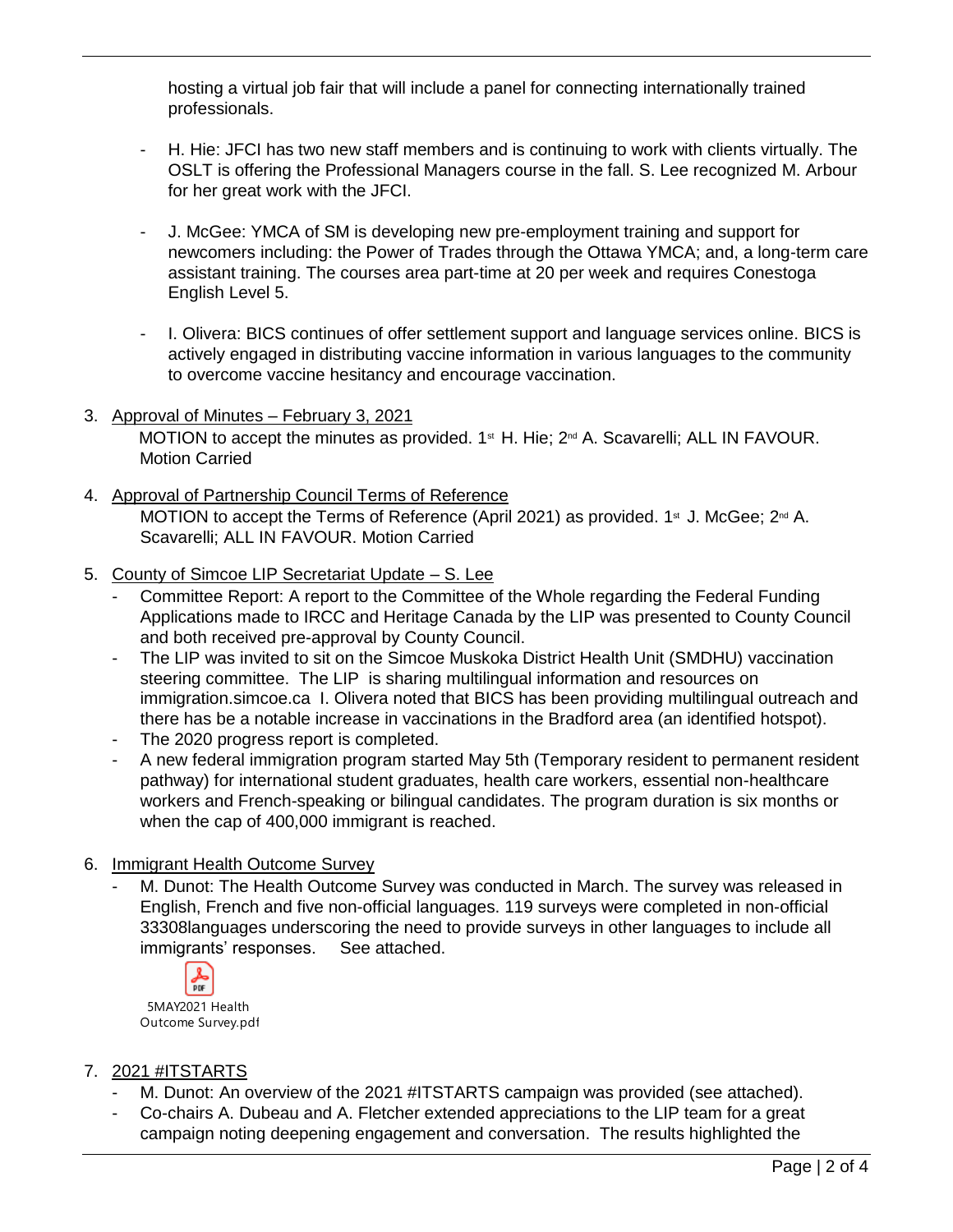increased social media reach and reduction in negative online commentary in this year's campaign.



# 8. Sub-Councils/Working Groups – M. Dunot

Sub-council Feb 4 Report (see attached)



- A follow-up Train the Trainer session will be offered to the 2020-2021 cohort.
- Cultural Competency Working Group will meet next week.
- The Newcomer Recognition Awards is again being planned as a virtual event to be launched in November. The deadline for nominations is September 24<sup>th</sup>. Forms will be uploaded to the website.
- 9. Community Projects
	- Immigrant Job Finding Club **H. Hie**

JFCI, as noted previously, has some staffing changes. The program continues to be busy with virtual networking events, mentoring events, and 1:1 mentoring. JFCI is looking for success stories and employer champions to help advertise and promote the initiative.

- Ethnic Mosaic Alliance – **S. Sarin**

The EMA is providing an information session to six municipalities interested in donating land and expects to have news at the next meeting.

- Libraries – **G. Hall**

The libraries continue to provide programs virtually and through curbside pickup. They have added new e-books on discrimination/diversity and new foreign language e-books. The Simcoe County Library Cooperative purchased PressReader providing online access to magazines and newspapers from over 120 countries in 20 languages.

## 10. Planning Priorities 2021 - 2022

- Planning priorities were reviewed, discussed and a poll was conducted. The action plan will be provided at the next meeting.



Adjournment.

## **Next Meeting**

Wednesday September 8, 2021 9:30 am to 11:30 am Video Conference